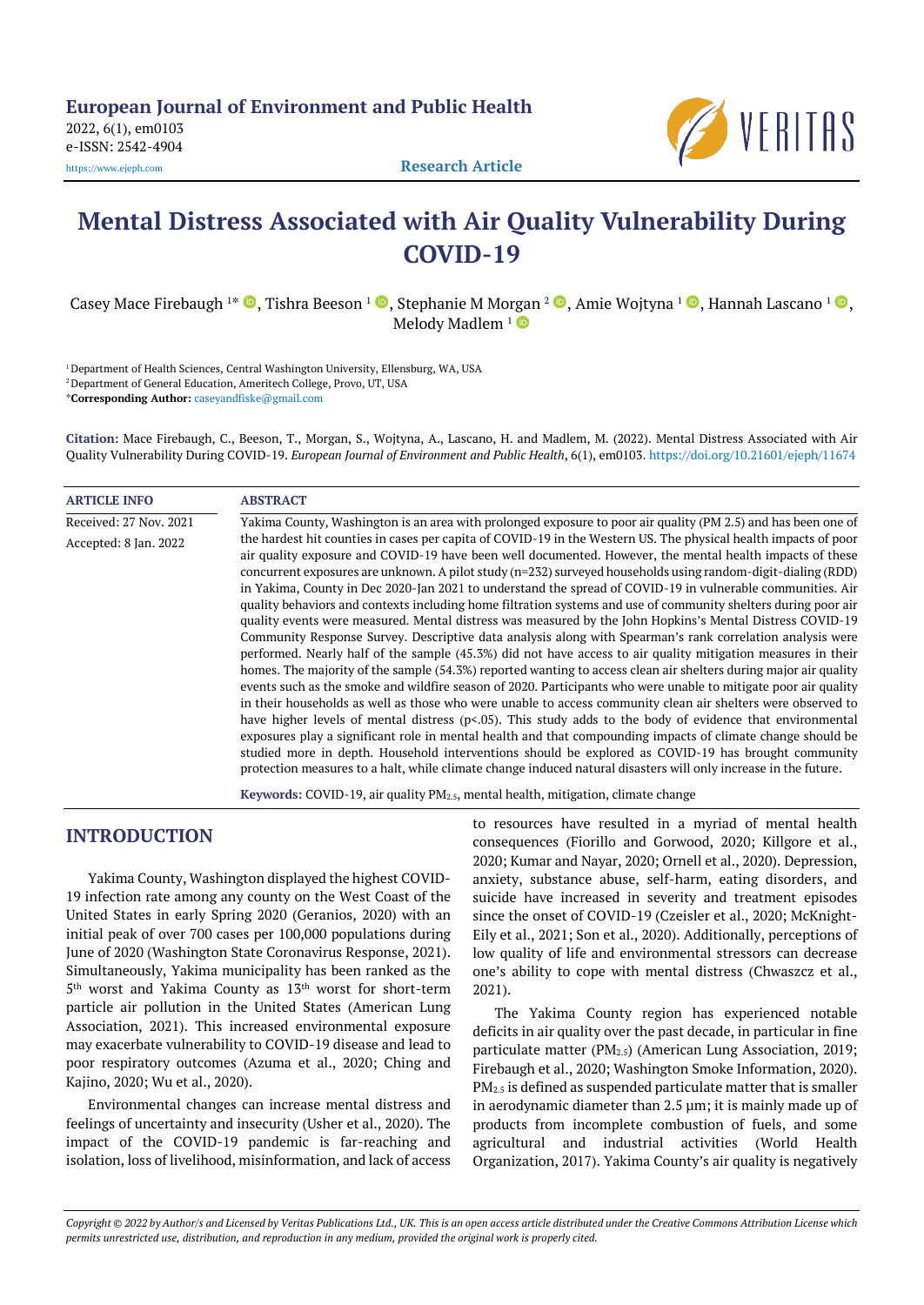impacted by PM emissions from episodic wildfires in the summer months, and wood stoves used for home heating during cold winter months (VanderSchelden et al., 2017). In addition, ammonium and secondary aerosol production from animal emissions have contributed to poor air quality and motivated several recent studies on pediatric asthma in the region (Loftus et al., 2015; Masterson et al., 2020). Upon inhalation, PM2.5 adversely impacts the respiratory and cardiovascular systems, even causing premature death (World Health Organization, 2017). Thus, PM<sub>2.5</sub> exposures may correspond directly to pulmonary function and risk factors for COVID-19 as a respiratory infectious disease. Research conducted early in the pandemic found that higher levels of PM were significantly positively associated with COVID-19 morbidity and mortality (Wu et al., 2020). A recent paper was able to calculate the attributable risk of COVID-19 death related to long-term PM exposure. Using satellite data of PM<sub>2.5</sub>, the researchers found that 15% of all COVID-19 deaths in North America were attributable to long-term PM2.5 exposures, 50% or more of which was attributable to human causes (Pozzer et al., 2020). The study also found that even small increases in PM2.5 contributed to morbidity and mortality (Pozzer et al., 2020).

### **Indoor Air Quality and COVID-19 at the Household Level**

To date, the interaction of indoor PM2.5 and COVID-19 vulnerability and health outcomes remain unknown (Du and Wang, 2020; Espejo et al., 2020). In addition, little is published on changes in indoor air quality resulting from COVID-19 public policies and subsequent modified social and environmental conditions. One recent study on indoor air quality in public housing units in Spain during the initial 45 day lockdown in COVID-19 hotspots found that due to increased time spent indoors, indoor air pollution significantly increased by  $12\%$  for PM<sub>2.5</sub> and by 559% for volatile organic compounds (Dominguez-Amarillo et al., 2020). These air quality deficits were found despite significantly improved outdoor air quality and to be associated with a lack of suitable ventilation and more intensive use of cleaning products and disinfectants (Dominguez-Amarillo et al., 2020). The Environmental Protection Agency (EPA) estimates that the average American spends 90% of their lives indoors, where PM levels are estimated to be 2-to-5 times higher in concentration than the surrounding outdoor area (Environmental Protection Agency, 2020). During the COVID-19 pandemic, people spend even more time at home, according to Google's COVID-19 Community Mobility Reports (Google, n.d.). Washington State residents spent significantly more time at home (ranging from 9% to 50%) compared to pre-pandemic time (Google, n.d.). If current projections regarding wildfires, indoor and outdoor air quality, and continued COVID-19 infections in the US are confirmed, Yakima County residents, including those who will be diagnosed with COVID-19, will be exposed to disproportionately worse air quality while they attempt to recover from the pandemic conditions.

While household PM2.5 is associated with cardiorespiratory, pediatric, and maternal disease outcomes (Lee et al., 2020), the link between indoor PM2.5, the COVID-19 conditions and mental health outcomes are relatively unknown. However, research on previous natural disasters such as wildfires or manmade disasters such as war-time conflicts have demonstrated that these events are associated with psychological distress, both acute and long-term. Previous studies on these events have identified salient factors associated with the incidents and post-disaster response measures that have the potential to mitigate adverse effects (Beaglehole et al., 2018). However, the novelty of COVID-19 interacting in a community with significant socio-economic and environmental disparities has not been assessed for factors associated with mental distress in this phenomenon. This study aims to investigate the association between air pollution mitigation factors and mental distress during COVID-19 conditions.

### **METHODS**

#### **Study Design and Sampling**

In 2020, a study on the spread and severity of COVID-19 in vulnerable communities was launched to intermittently survey residents of Yakima County, Washington. This large-scale study examined comprehensive factors related to COVID-19 prevention and spread, including prevention behaviors, knowledge, demographic factors, mental and physical health impacts. The presented results herein are from a subset of the pilot wave (n=232). The pilot wave was conducted during the period of (November 2020-January 2021) while the region was in a "Phase 1" community restriction (also referred to as a "lockdown"); the most restrictive phase for school and business openings, emphasizing the Washington State Department of Health's message to "stay home, stay safe." Data collection for the larger-scale study is ongoing. A dualframe RDD methodology was employed to conduct landline and mobile phone interviews with individuals in English or Spanish, with the household member on the phone being aged 18-and over providing over the phone consent to participate in a larger study.

#### **Measures**

COVID-19 measures from the JHU COVID-19 Community Response Survey included the Mental Health Impacts section which is a 15-item scale with different areas of stress/distress related to the experience of COVID-19 (Mehta, 2020). The measure includes but is not limited to fear of health consequences for self or loved ones, the mental disturbances to sleep and daily life, the economic worries presented by the COVID-19 pandemic over the past 14-days. The measures included responses in a Likert scale ranging from "strongly disagree" "disagree" "neutral" "agree" and "strongly agree." The measure responses were collapsed "strongly disagree" "disagree" "neutral" together and "agree" and "strongly" agree together to form "yes" "no" dichotomous variables. The research team created an original survey instrument about air quality health behaviors adapted from previous county air quality surveys conducted regionally. These questions included questions about respondents' primary and secondary sources of indoor heat, utilization of in-home air purifiers, and intention to use community clean air shelters during COVID-19 conditions.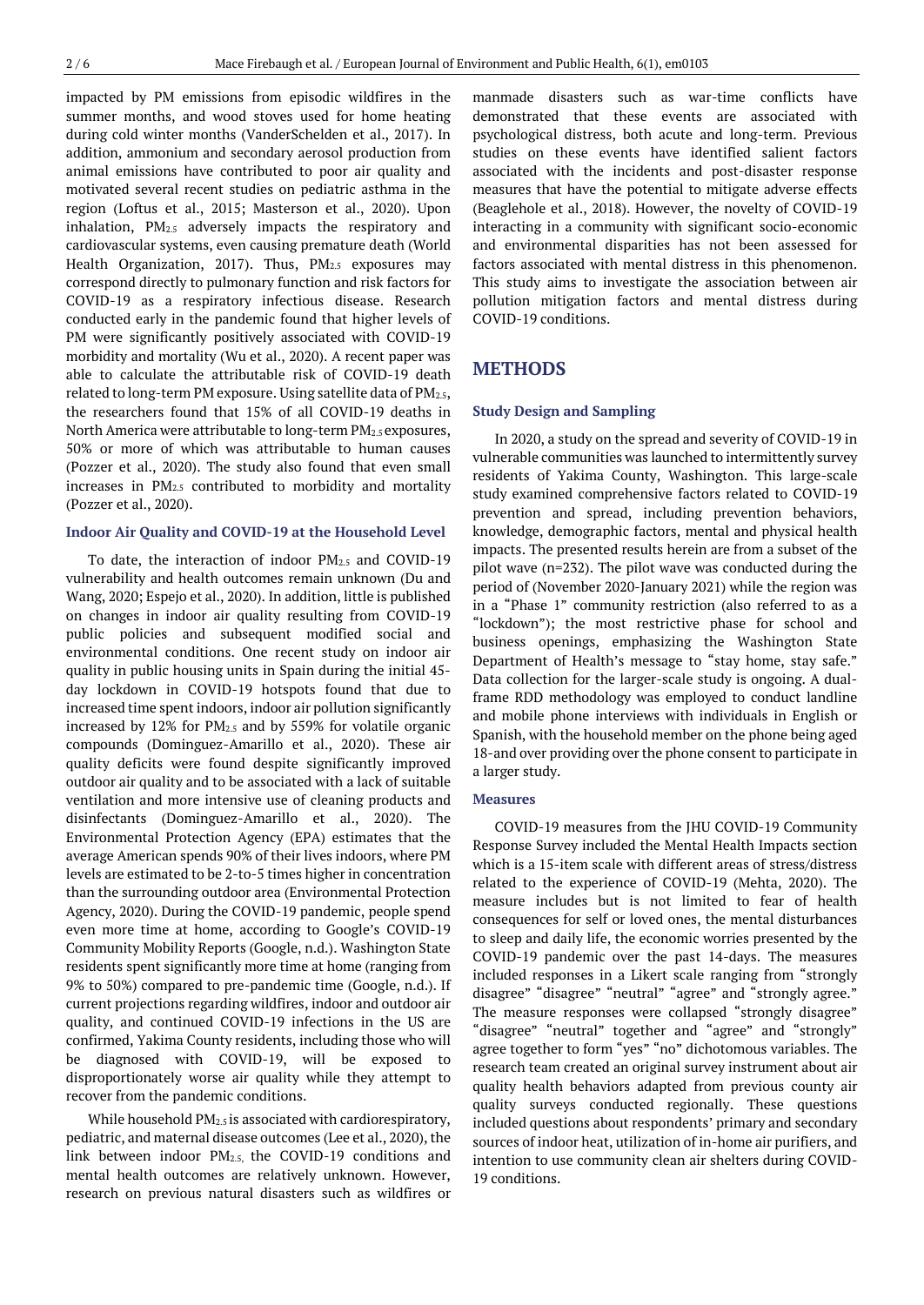### **Table 1.** Individual construct mental health distress responses of study sample

| <b>Measure question</b>                                                                                    | Yes responses |      |
|------------------------------------------------------------------------------------------------------------|---------------|------|
|                                                                                                            | n             | %    |
| I have had difficulties sleeping since March 1, 2020.                                                      | 73            | 31.5 |
| I have had difficulties concentrating since March 1, 2020.                                                 | 56            | 24.1 |
| I feel anxious thinking about the COVID-19 pandemic.                                                       | 125           | 53.9 |
| I feel overwhelmed thinking about the COVID-19 pandemic.                                                   | 89            | 38.4 |
| I am concerned I will get infected by the COVID-19 disease.                                                | 134           | 57.8 |
| I am concerned I will pass the COVID-19 disease onto someone else.                                         | 141           | 60.8 |
| I am concerned I will have to go to the hospital if I get the COVID-19 disease.                            | 148           | 63.8 |
| I worry whether I will have to go into quarantine whether I get COVID-19 or not.                           | 98            | 47.2 |
| I worry someone in my direct environment (family, friends, and colleagues) will get COVID-19 disease.      | 171           | 73.7 |
| I worry someone in my direct environment (family, friends, and colleagues) will die from COVID-19 disease. | 167           | 72.0 |
| I worry about money because of the COVID-19 pandemic.                                                      | 114           | 49.1 |
| I worry about having enough food because of the COVID-19 pandemic.                                         | 81            | 34.9 |
| I worry about loss of income if I get COVID-19 disease.                                                    | 102           | 44   |
| I worry about medical bills if I get COVID-19 disease.                                                     | 123           | 53   |
| I am spending more money because of the COVID-19 pandemic.                                                 | 92            | 39.7 |

### **Data Analysis**

Descriptive data analysis for all the variables included in the analyses are reported, along with the demographic characteristics of the sample. Due to the small sample size and non-normal distribution of the demographic variables, nonparametric testing (Spearman's rho) was used in the inferential analyses in this study, and we did not attempt to model any multivariable analyses. The measures used in the COVID-19 community response scale were developed/adapted specifically for utilization in the response to and study of the COVID-19 pandemic, a novel event. The scoring of such scales has little guidance, therefore for the mental health score, we report the descriptive data for each individual construct of the COVID-19 distress scale as well as the total score means of the sample. The individual constructs in the mental health impacts scales were analyzed individually as were total scores. In addition, we created a split sample in which those scoring 1-6 as having "lower distress" and those who have a total score of 7 or higher as having "higher distress." This dichotomous score was compared in a correlation analysis to the independent variables. This study was approved by the Central Washington University HSRC (not IRB).

# **RESULTS**

### **Demographic Findings**

In total, there were (n=232) respondents aged 18 and over in the final study sample. The following section presents the demographic characteristics of the sample. 38.9% of the sample was aged 18-49, with the remaining percent of the sample (61.1%) aged 50 and over. 56.5% of the respondents identified as female and 31.8% were male, 1.7% were nonbinary gender. The educational attainment of the sample included 37.9% who had high school graduation education or less, while the remaining 62.1% had some college training or higher education. While almost half of Yakima County identifies as Hispanic or Latino, only 42.7% of participants in this sample did. In the pilot study sample, 17.2% (n=40) of the respondents had at least one member of the household (including themselves) who had tested positive for COVID-19.

### **Mental Health Descriptive Analysis**

Participants in this study were asked to complete the COVID-19 distress scale included in the John Hopkin's community response survey (Mehta, 2020). Total scores forthe 15-item scale ranged from 0-15 with a mean of 7.4 (SD  $+/-4.2$ ). (**Table 1**) presents the individual responses for the 15-point scale on mental health impacts of COVID-19.

#### **Air Quality Context Descriptive Analysis**

Most participants (57.8%) used central or forced air in their homes. 3.4% of the sample used wood-burning as a primary source of heat and 26% used wood burning as a secondary source of heat. About a quarter (24.6%) of participants reported having a HEPA filter device to assist in purifying their air. 15.1% had some other type of air purifier, and 18.1% recirculated air in their home air conditioning or heating system. Almost half of households (47.3%). surveyed did not have any form of mitigation for poor air quality in their home. While more than half of Yakima County households surveyed had at least one form of poor air quality mitigation in their home (52.6%), a smaller subset of those (7.3%) reported using a combination of two-to-three forms of poor air quality mitigation. Still, 47.3% of households were without any mitigation tools in their home when poor air quality was present. Over half of respondents (52%) reported that they would opt to utilize a clean air shelter during air quality events (such as wildfires), including 17% who reported having no access to in-home mitigation strategies.

#### **Inferential Findings**

Higher levels of mental distress included individuals in the upper half of the distress scales while community clear air measures meant those who intended to use clean air shelters but did not have access. In-home air quality mitigation included those who responded that had some type of air filtration system or some method used in their home that reduced poor air quality at the household level (self-reported). Lacking access to in-home or community clean air measures were positively associated with higher levels of mental distress during the COVID-19 pandemic (p<.05).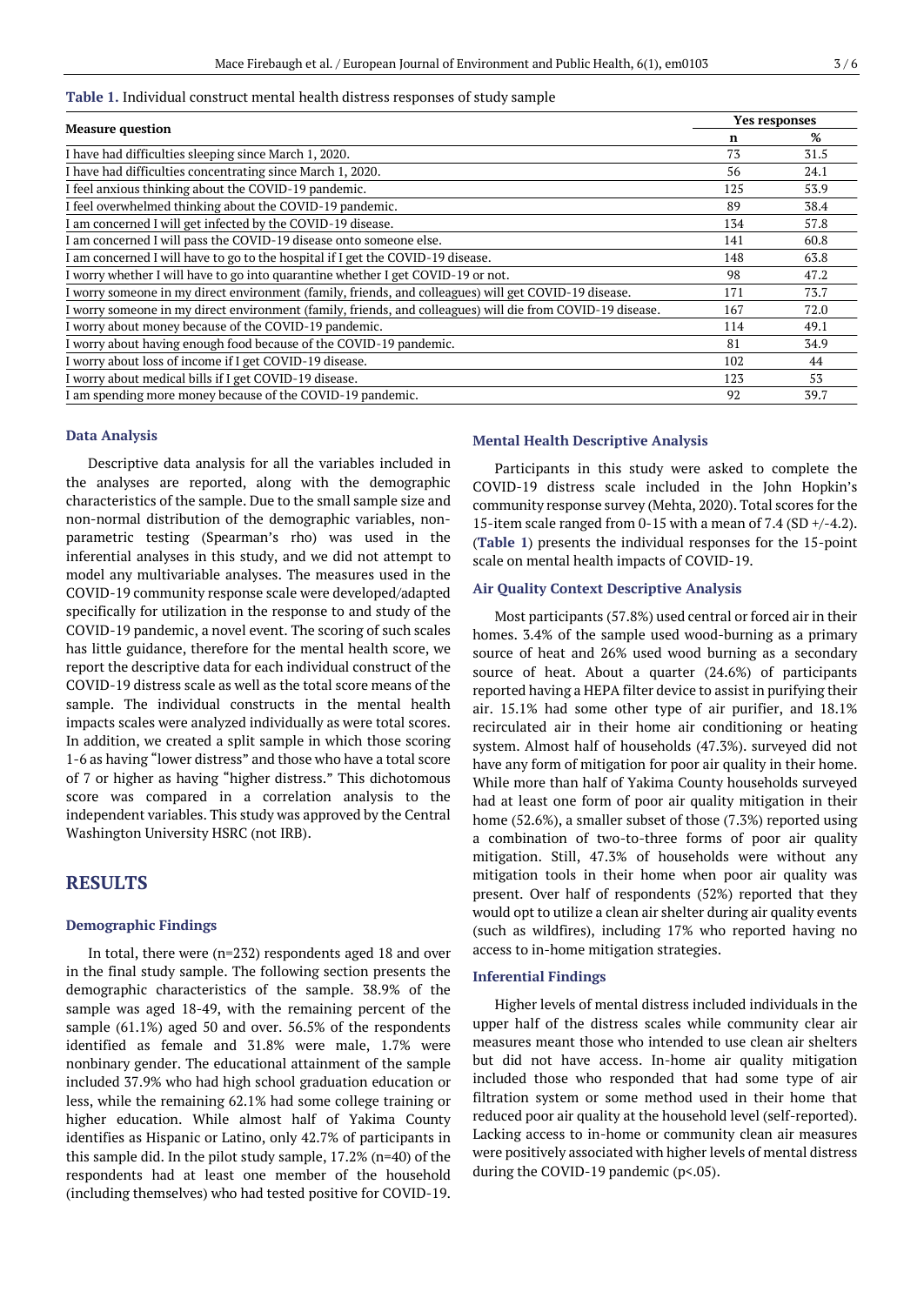# **DISCUSSION**

Although it is difficult to make a direct comparison on the mental health distress scale used to assess the impact of COVID-19 versus typical population mental health monitoring, this study lays the groundwork for understanding the degree to which mental health distress is of significant concern in the target community who faces complex risk factors for respiratory illness, including COVID-19. In a previous community health assessment in 2017, 13% of adults aged 18 and over living in Yakima reported having 14 or more days of poor mental health in the past 30 days (Washington State Department of Health, 2017). This study observes a high proportion of the population experiencing a significant number of mental distress symptoms and co-occurring needs around air quality mitigation that may otherwise exacerbate respiratory outcomes. While this study found an association between mental health distress and the lack of air quality mitigation efforts either at the individual household or community level, further research to understand this relationship-including multivariate analysis should be conducted. Other communities that are subject to high rates of COVID-19 and typical environmental pollution may be at risk for significant population levels of mental health distress including anxiety disorders, PTSD, depression or other psychological disturbances. Future research should continue to monitor these communities for these conditions.

The study's findings are consistent with previous research on disaster preparedness and response and mental health distress. When individual or community health resources, services, and supports are lacking, individuals are more at risk for acute and long-term mental distress (Beaglehole et al., 2018). A high proportion of the population has no household protection from poor air quality events yet is exposed to seasonal air quality events that increase the risk profile for respiratory illness. In Yakima County, and across much of Washington State in the summer of 2020, wildfire smoke events occurred in which there were 14 straight days of hazardous air quality. If air quality shelters will not be available in the summer/fall fire season, alternate plans should be coordinated with public health and community organizations to ensure that all households have some form of air quality mitigation.

The collateral impacts of climate change have been shown to yield a higher frequency and intensity of natural disasters including wildfires. Despite the general consensus among climate change experts, the necessary efforts to reduce these events in the short and mid-term do not appear to be imminent. Household-level interventions should be explored for vulnerable citizens in the short- and mid-term as they are most immediately and severely impacted by these events.

This study is limited by a small sample size and thus only limited inferences can be made from the findings of this research. However, the study sample skewed toward individuals who may have been more economically advantaged and less vulnerable in the target community. Therefore, these findings may have been even more pronounced in a more representative and vulnerable segment of the population. Findings within this study provide initial evidence to move

research forward connecting air pollution and mental health, particularly in the pandemic context. As the response and recovery from COVID-19 and concurrent air quality events goes from acute to mid to long term, public, mental, and medical health professionals should be aware of the likelihood of ongoing mental distress in light of these events.

# **CONCLUSIONS**

Populations in Yakima County are disproportionally affected by persistent poor air quality ( $PM_{2.5}$ ) and high rates of COVID-19. This preliminary study demonstrated that those persons with less ability to mitigate their exposure to poor air quality are at risk of worse mental health outcomes in face of the COVID-19 pandemic. Environmental exposures will persist in this region and policy makers, public health, mental health, and general practitioners should consider individual or household level interventions as typical community response to fire and smoke. The findings of this study indicate a need to further investigate the synergy of these concurrent factors on mental health.

**Author contributions:** All co-authors have involved in all stages of this study while preparing the final version. They all agree with the results and conclusions.

**Funding:** This study was funded by the American Lung Association.

**Acknowledgements:** All authors wish to thank Ryan Arboleda, Vanessa Velaquez, and Arturo Contreras for translation and testing of the survey instrument used in this study. Sophia Rasmusson and Aly Cokl assisted with data collection efforts.

**Declaration of interest:** The authors declare that they have no competing interests.

**Ethics approval and consent to participate:** Not applicable.

**Availability of data and materials:** All data generated or analyzed during this study are available for sharing when appropriate request is directed to corresponding author.

# **REFERENCES**

- American Lung Association. (2021). *State of the air*. American Lung Association, Chicago. Available at: <https://www.lung.org/research/sota>
- Azuma, K., Yanagi, U., Kagi, N., Kim, H., Ogata, M. and Hayashi, M. (2020). Environmental factors involved in SARS-CoV-2 transmission: Effect and role of indoor environmental quality in the strategy for COVID-19 infection control. *Environmental Health and Preventive Medicine,* 25, Article number 66. [https://doi.org/10.1186/](https://doi.org/10.1186/s12199-020-00904-2) [s12199-020-00904-2](https://doi.org/10.1186/s12199-020-00904-2)
- Beaglehole, B., Mulder, R. T., Frampton, C. M., Boden, J. M., Newton-Howes, G. and Bell, C. J. (2018). Psychological distress and psychiatric disorder after natural disasters: systematic review and meta-analysis. *The British Journal of Psychiatry*, 213(6), 716-722. [https://doi.org/10.1192/bjp.](https://doi.org/10.1192/bjp.2018.210) [2018.210](https://doi.org/10.1192/bjp.2018.210)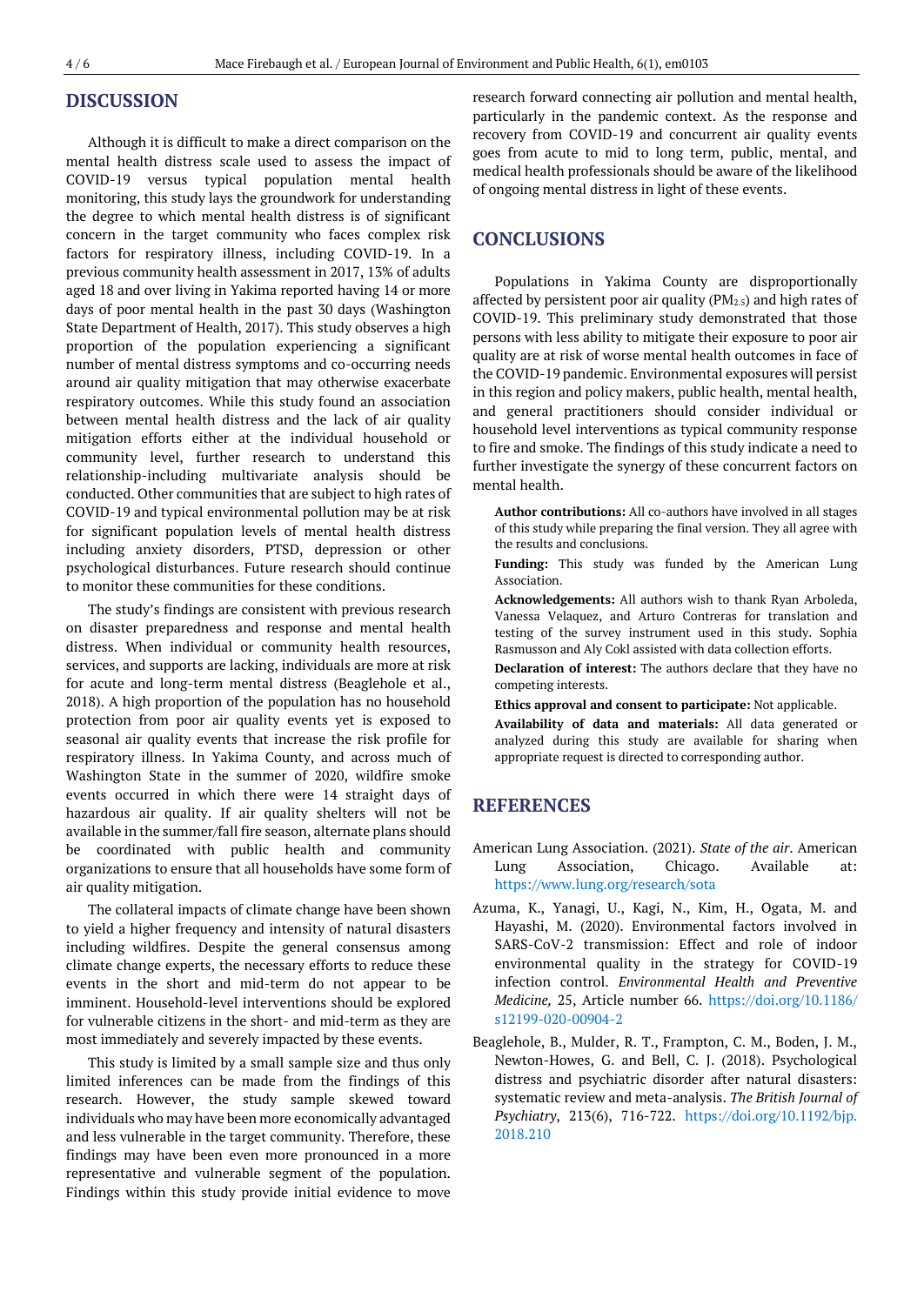- Ching, J. and Kajino, M. (2020). Rethinking air quality and climate change after COVID-19. *International Journal of Environmental Research and Public Health,* 17(14), 5167. <https://doi.org/10.3390/ijerph17145167>
- Chwaszcz, J., Palacz-Chrisidis, A., Wiechetek, M., Bartczuk, R. P., Niewiadomska, I., Wośko, P. and Sławska-Jaroszewska, P. (2021). The quality of life, resources, and coping during the first weeks of the COVID‑19 pandemic in people seeking psychological counselling before the pandemic. *International Journal of Occupational Medicine and Environmental Health*, 34(2), 1-13. [https://doi.org/10.](https://doi.org/10.13075/ijomeh.1896.01700) [13075/ijomeh.1896.01700](https://doi.org/10.13075/ijomeh.1896.01700)
- Czeisler, M. É., Lane, R. I., Petrosky, E., Wiley, J. F., Christensen, A., Njai, R., Weaver, M. D., Robbins, R., Facer-Childs, E. R., Barger, L. K., Czeisler, C. A., Howard, M. E. and Rajaratnam, S. M. W. (2020). Mental health, substance use, and suicidal ideation during the COVID-19 pandemic-United States, June 24-30, 2020. *Morbidity and Mortality Weekly Report*, 69(32), 1049. [https://doi.org/10.15585/](https://doi.org/10.15585/mmwr.mm6932a1) [mmwr.mm6932a1](https://doi.org/10.15585/mmwr.mm6932a1)
- Domínguez-Amarillo, S., Fernández-Agüera, J., Cesteros-García, S. and González-Lezcano, R. A. (2020). Bad air can also kill: Residential indoor air quality and pollutant exposure risk during the COVID-19 crisis. *International Journal of Environmental Research and Public Health*, *17*(19), 7183[. https://doi.org/10.3390/ijerph17197183](https://doi.org/10.3390/ijerph17197183)
- Du, W. and Wang, G. (2020). Indoor air pollution was nonnegligible during COVID-19 lockdown. *Aerosol and Air Quality Research*, *20*(9), 1851-1855. [https://doi.org/10.4209](https://doi.org/10.4209/aaqr.2020.06.0281) [/aaqr.2020.06.0281](https://doi.org/10.4209/aaqr.2020.06.0281)
- Environmental Protection Agency. (2020). *Indoor air and Coronavirus (COVID-19).* Available at: [https://www.epa.](https://www.epa.gov/coronavirus/indoor-air-and-coronavirus-covid-19) [gov/coronavirus/indoor-air-and-coronavirus-covid-19](https://www.epa.gov/coronavirus/indoor-air-and-coronavirus-covid-19)
- Espejo, W., Celis, J. E., Chiang, G. and Bahamonde, P. (2020). Environment and COVID-19: Pollutants, impacts, dissemination, management and recommendations for facing future epidemic threats. *Science of the Total Environment*, *747*, 141314. [https://doi.org/10.1016/](https://doi.org/10.1016/j.scitotenv.2020.141314) [j.scitotenv.2020.141314](https://doi.org/10.1016/j.scitotenv.2020.141314)
- Fiorillo, A. and Gorwood, P. (2020). The consequences of the COVID-19 pandemic on mental health and implications for clinical practice. *European Psychiatry*, 63(1), 1-2. <https://doi.org/10.1192/j.eurpsy.2020.35>
- Firebaugh, C., Beeson, T., Wojtyna, A., Bravo, L., Everson, T., Johnson, J. and Saldana, A. (2020). A community case study on geographic, environmental, and social health disparities in COVID-19 disease: Yakima, Washington. *Open Journal of Preventive Medicine*, 10, 288-297. <https://doi.org/10.4236/ojpm.2020.1011021>
- Geranios, N. K. (2020, May 4). *County has highest rate of COVID-19 cases on West Coast*. The Seattle Times. Available at: [https://www.seattletimes.com/seattle](https://www.seattletimes.com/seattle-news/yakima-county-has-top-rate-of-coronavirus-cases-on-west-coast/)[news/yakima-county-has-top-rate-of-coronavirus-cases](https://www.seattletimes.com/seattle-news/yakima-county-has-top-rate-of-coronavirus-cases-on-west-coast/)[on-west-coast/](https://www.seattletimes.com/seattle-news/yakima-county-has-top-rate-of-coronavirus-cases-on-west-coast/)
- Google. (n.d.). *Covid-19 Mobility Reports.* Available at: <https://www.google.com/covid19/mobility/>
- Killgore, W. D. S., Cloonan, S. A., Taylor, E. C. and Dailey, N. S. (2020). Loneliness: A signature mental health concern in the era of COVID-19. *Psychiatry Research*, 290, 113117. <https://doi.org/10.1016/j.psychres.2020.113117>
- Kumar, A. and Nayar, K. R. (2020). COVID-19 and its mental health consequences. *Journal of Mental Health*, 180(6), 817- 818. <https://doi.org/10.1001/jamainternmed.2020.1562>
- Lee, K. K., Bing, R., Kiang, J., Bashir, S., Spath, N., et al. (2020). Adverse health effects associated with household air pollution: A systematic review, meta-analysis, and burden estimation study. *The Lancet Global Health*, *8*(11), e1427 e1434[. https://doi.org/10.1016/S2214-109X\(20\)30343-0](https://doi.org/10.1016/S2214-109X(20)30343-0)
- Loftus, C., Yost, M., Sampson, P., Torres, E., et al. (2015). Ambient ammonia exposures in an agricultural community and pediatric asthma morbidity. *Epidemiology*, *26*(6), 794- 801.<https://doi.org/10.1097/EDE.0000000000000368>
- Masterson, E. E., Younglove, L. B., Perez, A., Torres, E., et al. (2020). The home air in agriculture pediatric intervention (HAPI) trial: Rationale and methods. *Contemporary clinical trials*, *96*, 106085. [https://doi.org/10.1016/j.cct.2020.](https://doi.org/10.1016/j.cct.2020.106085) [106085](https://doi.org/10.1016/j.cct.2020.106085)
- McKnight-Eily, L. R., Okoro, C. A., Strine, T. W., Verlenden, J., et al. (2021). Racial and ethnic disparities in the prevalence of stress and worry, mental health conditions, and increased substance use among adults during the COVID-19 pandemic-United States, April and May 2020. *Morbidity and Mortality Weekly Report*, 70(5), 162-166. <https://doi.org/10.15585/mmwr.mm7005a3>
- Mehta. (2020). COVID-19 mental distress scale, John Hopkins Community Response Scale (COVID-19).
- Ornell, F., Schuch, J. B., Sordi, A. O. and Kessler, F. H. P. (2020). "Pandemic fear" and COVID-19: Mental health burden and strategies. *Brazilian Journal of Psychiatry*, 42(3), 232-235. <https://doi.org/10.1590/1516-4446-2020-0008>
- Pozzer, A., Dominici, F., Haines, A., Witt, C., Münzel, T. and Lelieveld, J. (2020). Regional and global contributions of air pollution to risk of death from COVID-19. *Cardiovascular Research*, *116*(14), 2247-2253. [https://doi.org/10.1093/](https://doi.org/10.1093/cvr/cvaa288) [cvr/cvaa288](https://doi.org/10.1093/cvr/cvaa288)
- Son, C., Hegde, S., Smith, A., Wang, X. and Sasangohar, F. (2020). Effects of COVID-19 on college students' mental health in the United States: Interview survey study. *Journal of Medical Internet Research*, 22(9), e21279. [https://doi.org/](https://doi.org/10.2196/21279) [10.2196/21279](https://doi.org/10.2196/21279)
- Usher, K., Durkin, J. and Bhullar, N. (2020). The COVID‐19 pandemic and mental health impacts. *International Journal of Mental Health Nursing*, 29(3), 315-318. [https://doi.org/](https://doi.org/10.1111/inm.12726) [10.1111/inm.12726](https://doi.org/10.1111/inm.12726)
- VanderSchelden, G., de Foy, B., Herring, C., Kaspari, S., VanReken, T. and Jobson, B. (2017). Contributions of wood smoke and vehicle emissions to ambient concentrations of volatile organic compounds and particulate matter during the Yakima wintertime nitrate study. *Journal of Geophysical Research: Atmospheres, 122*(3), 1871-1883. <https://doi.org/10.1002/2016JD025332>